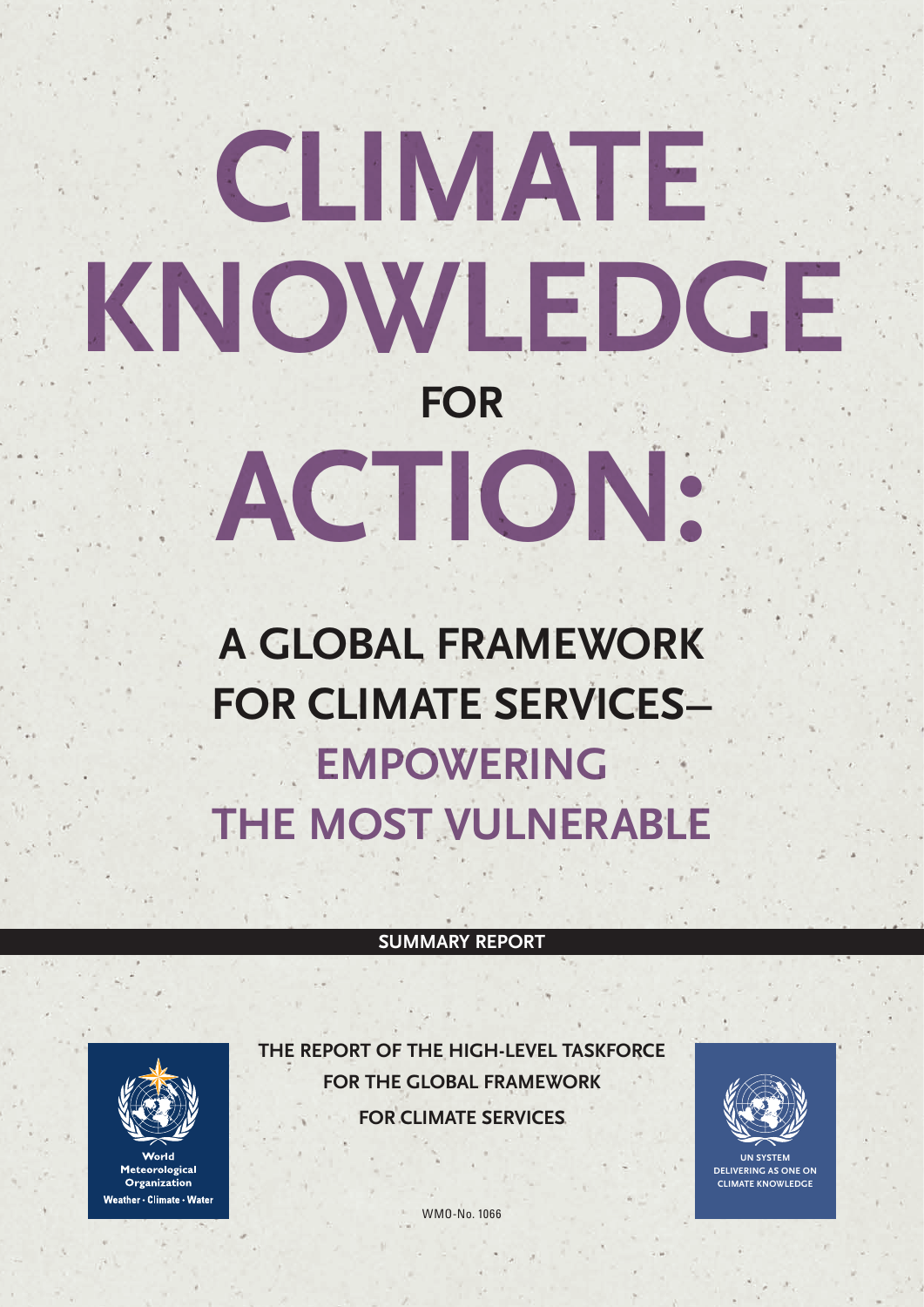#### WMO-No. 1066

#### **© World Meteorological Organization, 2011**

The right of publication in print, electronic and any other form and in any language is reserved by WMO. Short extracts from WMO publications may be reproduced without authorization, provided that the complete source is clearly indicated. Editorial correspondence and requests to publish, reproduce or translate this publication in part or in whole should be addressed to:

Chair, Publications Board

World Meteorological Organization (WMO)

7 bis, avenue de la Paix Tel.: +41 (0) 22 730 84 03 P.O. Box 2300 Fax: +41 (0) 22 730 80 40

CH-1211 Geneva 2, Switzerland E-mail: publications@wmo.int

ISBN 978-92-63-11066-4

### **NOTE**

The designations employed in WMO publications and the presentation of material in this publication do not imply the expression of any opinion whatsoever on the part of the Secretariat of WMO concerning the legal status of any country, territory, city or area, or of its authorities, or concerning the delimitation of its frontiers or boundaries.

Opinions expressed in WMO publications are those of the authors and do not necessarily reflect those of WMO. The mention of specific companies or products does not imply that they are endorsed or recommended by WMO in preference to others of a similar nature which are not mentioned or advertised.

**Printed on FSC-certified paper**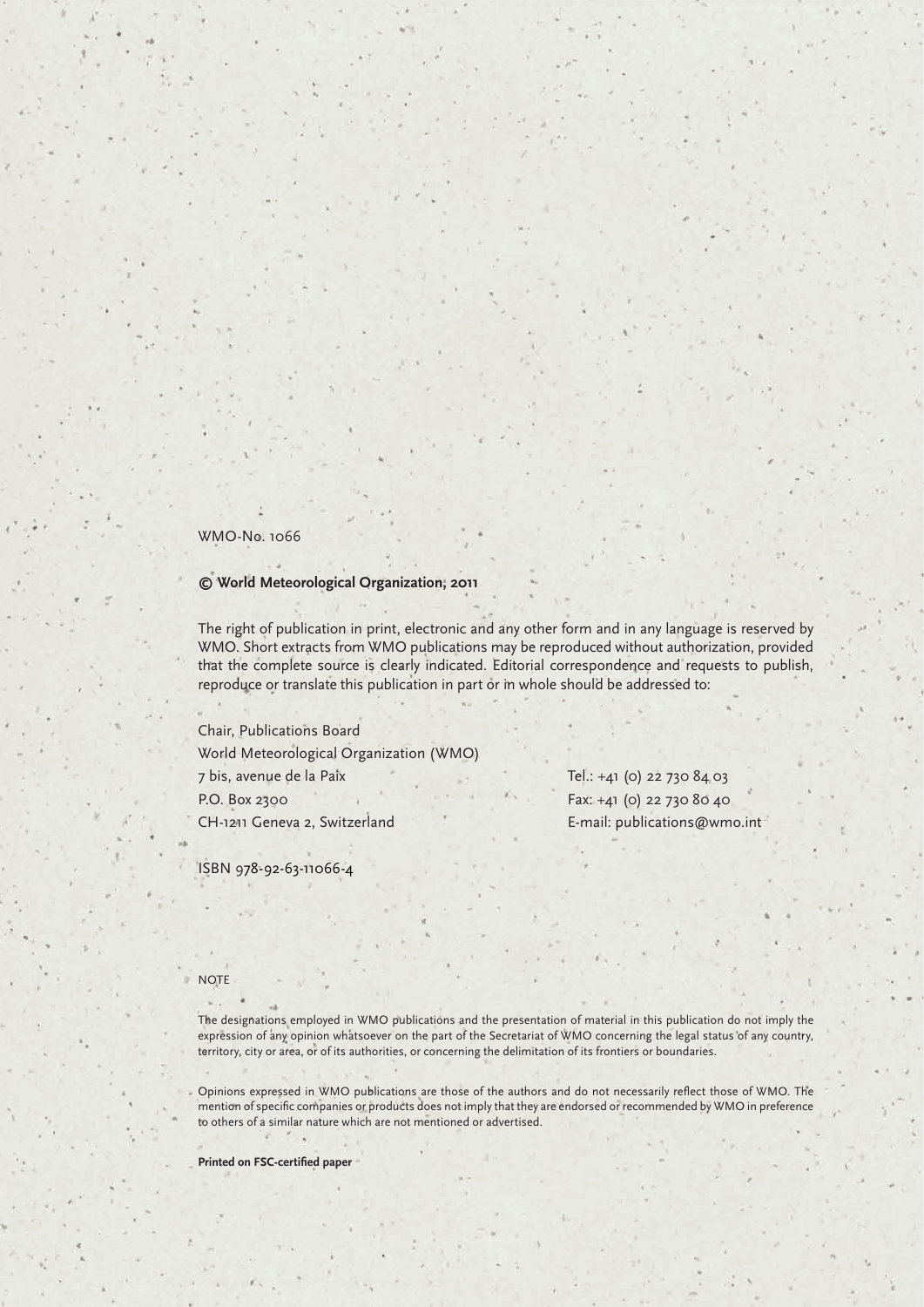#### **AN OPPORTUNITY FOR THE WORLD**

Climate is a critical factor in the lives and livelihoods of all people and in development as a whole. This report proposes how a global system for the provision of climate services' can be set up over the next few years that will save lives and protect the jobs and homes of vulnerable people.

On the basis of its work and wide consultations, the High-Level Taskforce believes that the widespread, global use of improved climate services, provided through the Global Framework for Climate Services will provide substantial social and economic benefits. The Framework presents an important, cost effective opportunity to improve well being in all countries through contributions to development, disaster risk reduction and climate change adaptation. A global mobilisation of effort and an unprecedented collaboration among institutions across political, functional, and disciplinary boundaries is required and the Taskforce believes that the Global Framework for Climate Services can foster and guide this effort.

While all countries stand to gain from participation in the Framework, the Taskforce believes that it should give priority to climate vulnerable developing countries, particularly African countries, least developed countries, land-locked developing countries and small island developing states, where climate services are also often weakest.

#### **Findings of the High Level Taskforce**

The Taskforce worked in consultation with all relevant actors to assess the current state of global climate service provision and identify opportunities for improvement, finding that:

- In countries that have effective climate services they greatly contribute to reduced risks and maximised opportunities associated with climate. However, there is a significant gap between the supply of climate services and the needs of users. Present capabilities to provide climate services do not exploit all that we know about climate, fall far short of meeting present and future needs, and are not delivering their full and potential benefits. This is particularly the case in developing and least developed countries, which are also the most vulnerable to the impacts of climate variability and change;
- To be useful climate information must be tailored to meet the needs of users. Existing climate services are not well focused on user needs and the level of interaction between providers and users of climate services is inadequate. Users need access to expert advice and support to help them select and properly apply climate information. Climate services often do not reach "the last mile", to the people who need them most, particularly at the community level in developing and least developed countries;
- To support climate services, high quality observations are required across the entire climate system and of relevant socioeconomic variables. While existing capabilities for climate observation provide a reasonable basis for strengthening climate services, commitment to sustaining high quality observations is inadequate and enhancements to existing networks are required, particularly in developing countries. Further effort is also needed by governments and others to overcome the currently significant restrictions concerning sharing of, and access to climate and other relevant data;

<sup>1</sup> Climate services are climate information prepared and delivered to meet users' needs.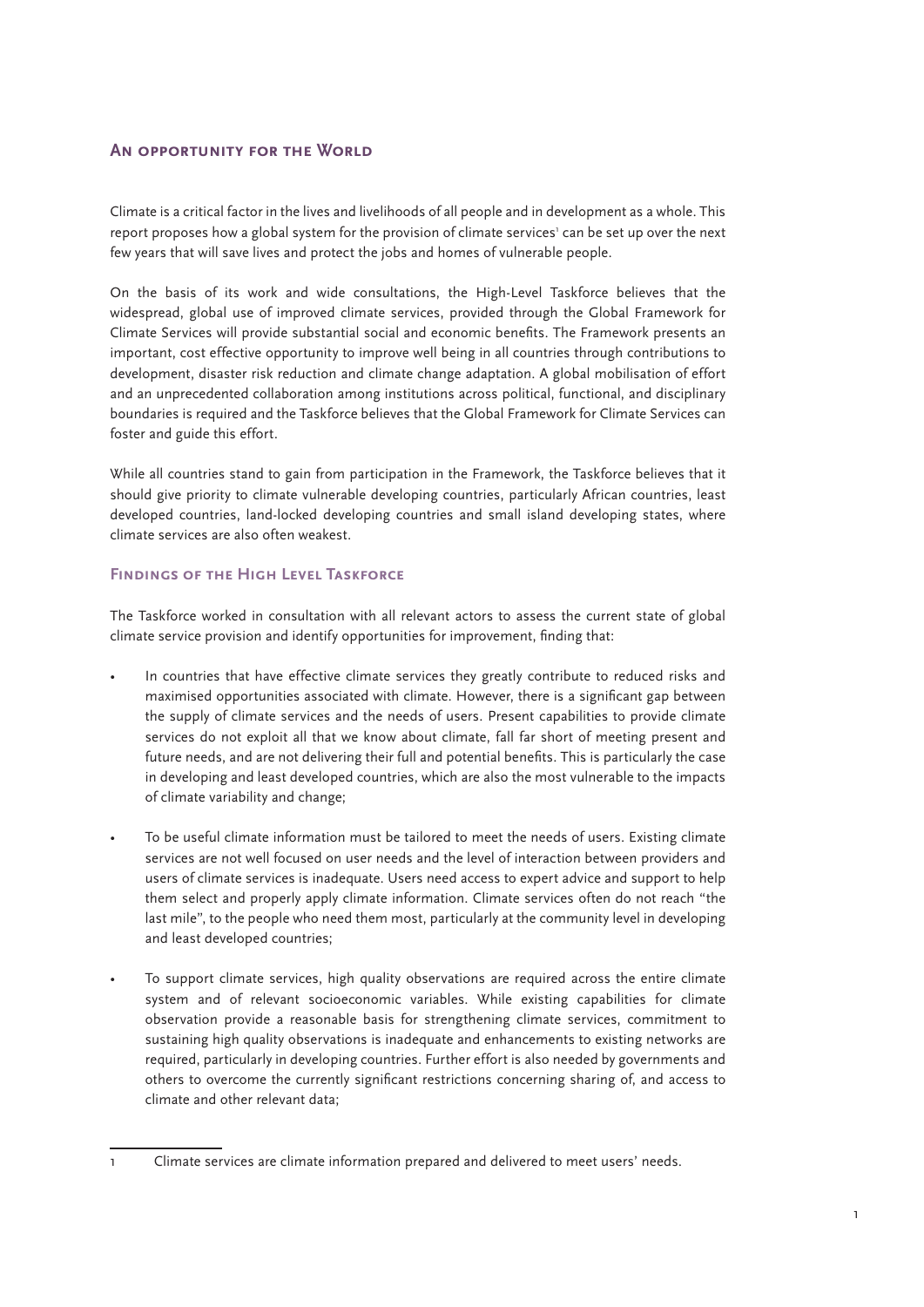- Effective climate services will depend on maximising the potential of existing knowledge, new research developments and strong support from and strengthened collaboration between all relevant research communities. Understanding of the climate system is advancing quickly, but is not being effectively translated into services that can inform decision making. In particular, further effort is required to improve our ability to predict climate and help users incorporate its inherent uncertainty into their decision-making;
- Efforts to provide effective climate services globally will only be successful if capacity is systematically built to enable all countries to manage climate risk effectively. Current capacity building activities to support climate services need to be scaled up and better coordinated. A comprehensive capacity building initiative is needed to strengthen existing capabilities in the areas of governance, management, human resources development, leadership, partnership creation, science communication, service delivery and resource mobilisation.

#### **Components of the Global Framework for Climate Services**

The Taskforce broadly endorses the structure of the Framework, as proposed by the World Climate Conference-3, but with the addition of a capacity building component.



A schematic of the components of the Global Framework for Climate Services with capacity building occurring within, and between all other components.

The proposed components of the Framework are as follows:

1. The User Interface Platform will provide a means for users, user representatives, climate researchers and climate service providers to interact, thereby maximising the usefulness of climate services and helping develop new and improved applications of climate information.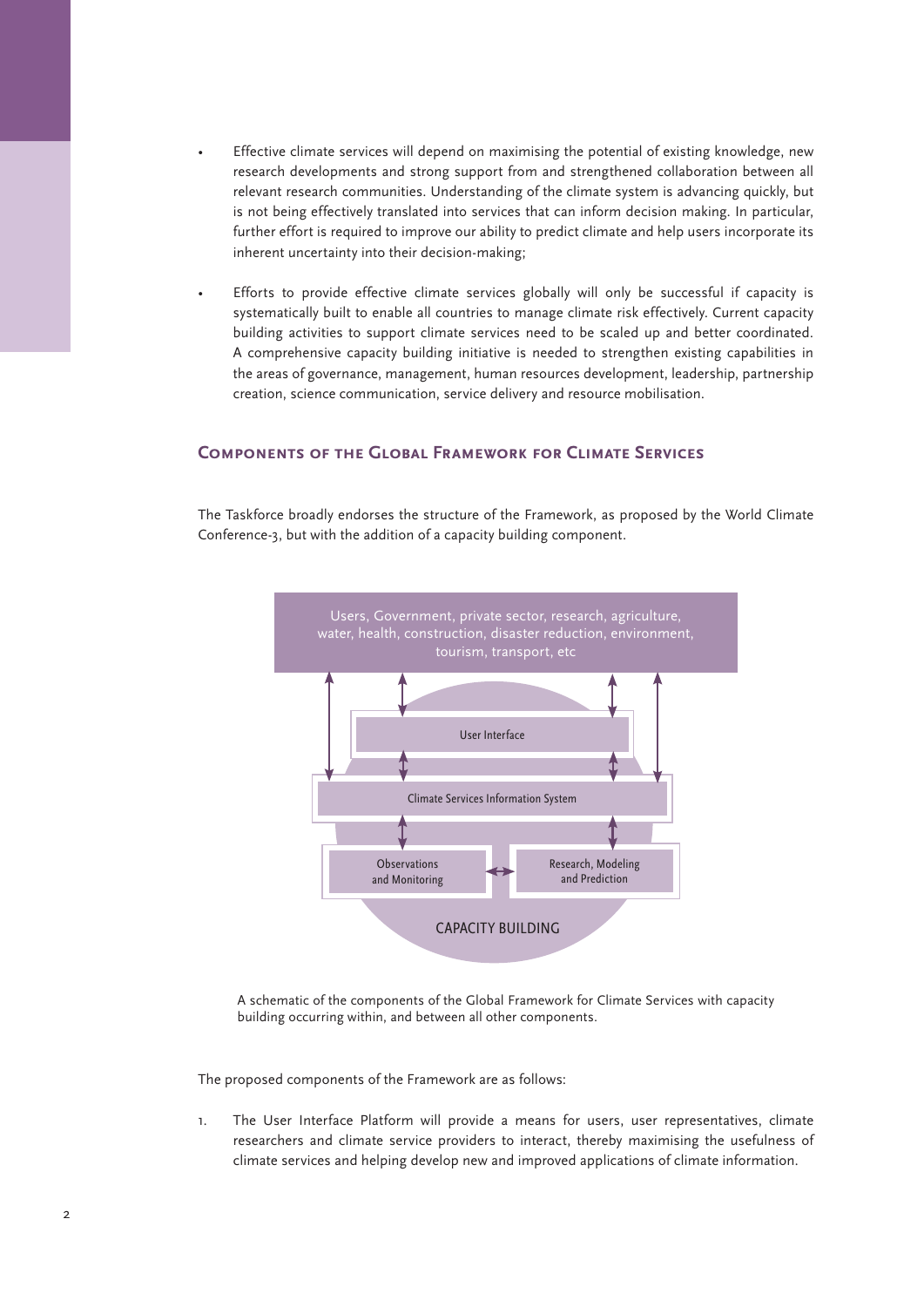- 2. The Climate Services Information System is the system needed to protect and distribute climate data and information according to the needs of users and according to the procedures agreed by governments and other data providers.
- 3. The Observations and Monitoring component will ensure that the climate observations necessary to meet the needs of climate services are generated.
- 4. The Research, Modelling and Prediction component will assess and promote the needs of climate services within research agendas.
- 5. The Capacity Building component will support systematic development of the necessary institutions, infrastructure and human resources to provide effective climate services.

Many of the foundational capabilities and infrastructure that make up these components already exist or are being established, but they require coordination and strengthened focus on user needs. The role of the Framework should therefore be to facilitate and strengthen, not to duplicate.

#### **Roles and responsibilities at global, regional and national levels**

The Taskforce believes that providing operational climate services should be the focus of the Framework. It should operate at global, regional and national levels, in support of and in collaboration with global, regional and national stakeholders and efforts.

- At the global level, it will focus on producing global climate prediction products, coordinating and supporting data exchange, major capacity building initiatives, and establishing and maintaining standards and protocols;
- At the regional level, it will support multilateral efforts to address regional needs, for example through regional policy development, knowledge and data exchange, infrastructure development, research, training and the provision of services regionally to meet agreed regional requirements;
- At the national level, it will focus on ensuring access to data and knowledge products, tailoring information to user requirements, ensuring effective routine use of information in planning and management along with developing sustainable capacities in these respects.

Depending on their needs and capacities, users may obtain information from a range of available global, regional and national sources.

#### **Overall implementation objectives of the Framework**

The Taskforce proposes that the five near-term implementation objectives for the Framework be as follows:

- Establishing mechanisms to strengthen the global cooperative system for collecting, processing and exchanging observations and for using climate-related information;
- Designing and implementing a set of projects that target the needs of developing countries, particularly those currently least able to provide climate services;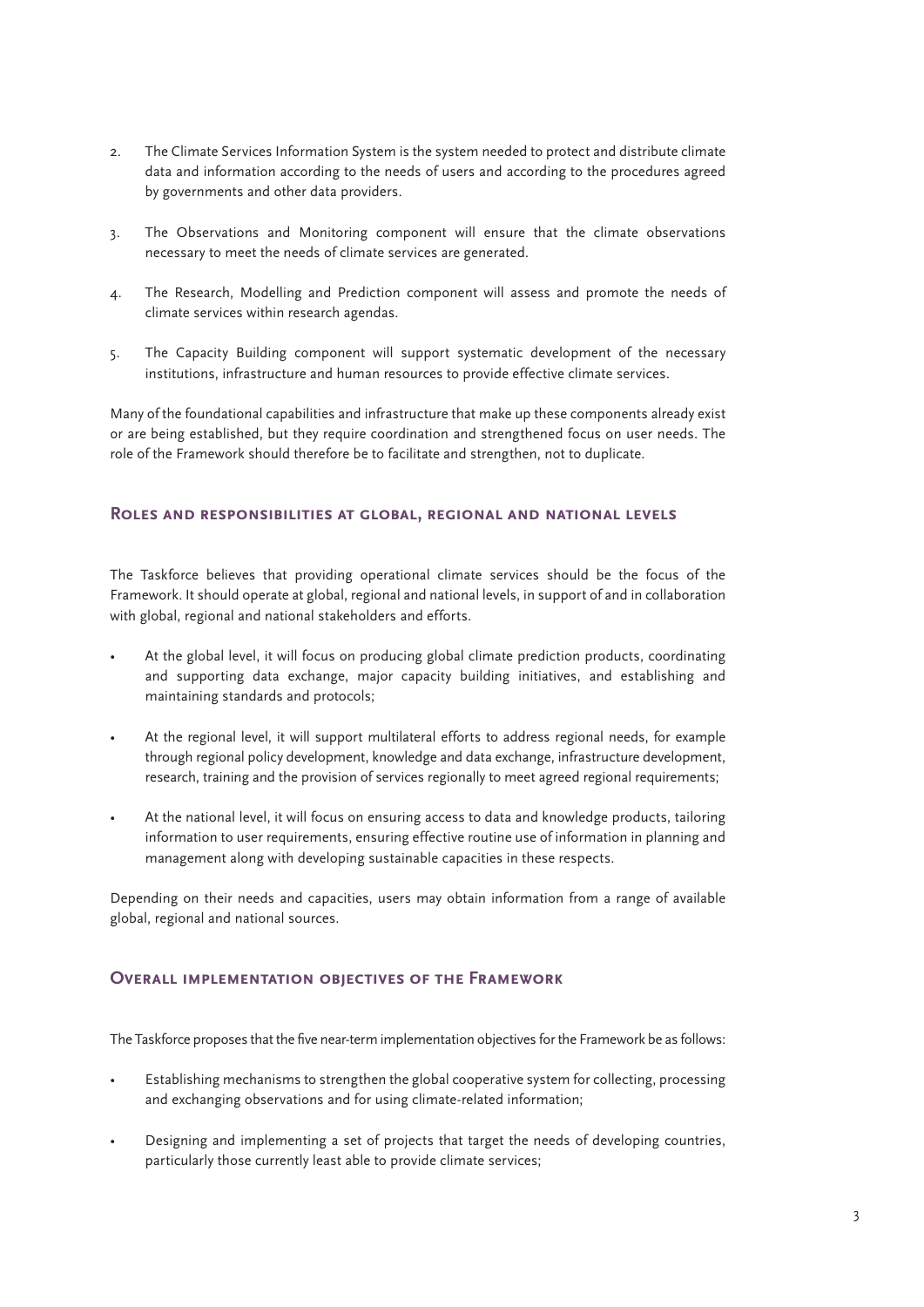- Developing strategies for external communications, resource mobilisation and capacity building programmes;
- Establishing internal working methods, particularly for communications and for debating and deciding on implementation priorities, including for the observations, information systems, research and capacity building components;
- Setting targets and establishing procedures for monitoring and evaluating the performance of the Framework.

#### **Resourcing the implementation of the Framework**

The Taskforce unanimously recommends (Recommendation 1) that the international community makes the commitment to invest on the order of US\$ 75 million per year to put in place and sustain the Framework. This investment will build upon existing investments by governments in climate observation systems, research, and information management systems to return to the community benefits across all societal sectors but most importantly, and most immediately, in disaster risk reduction, improved water management, more productive and sustainable agriculture and better health outcomes in the most vulnerable communities in the developing world.

#### **Principles to be adopted in implementing the Framework**

To ensure that the Global Framework for Climate Services provides the greatest benefit to those who are most in need of climate services, the Taskforce recommends (Recommendation 2) that the following eight principles be adhered to in its implementation:

Principle 1: All countries will benefit, but priority shall go to building the capacity of climatevulnerable developing countries

Principle 2: The primary goal of the Framework will be to ensure greater availability of, access to, and use of climate services for all countries

Principle 3: Framework activities will address three geographic domains; global, regional and national

Principle 4: Operational climate services will be the core element of the Framework

Principle 5: Climate information is primarily an international public good provided by governments, which will have a central role in its management through the Framework

Principle 6: The Framework will promote the free and open exchange of climate-relevant observational data while respecting national and international data policies

Principle 7: The role of the Framework will be to facilitate and strengthen, not to duplicate

Principle 8: The Framework will be built through user – provider partnerships that include all stakeholders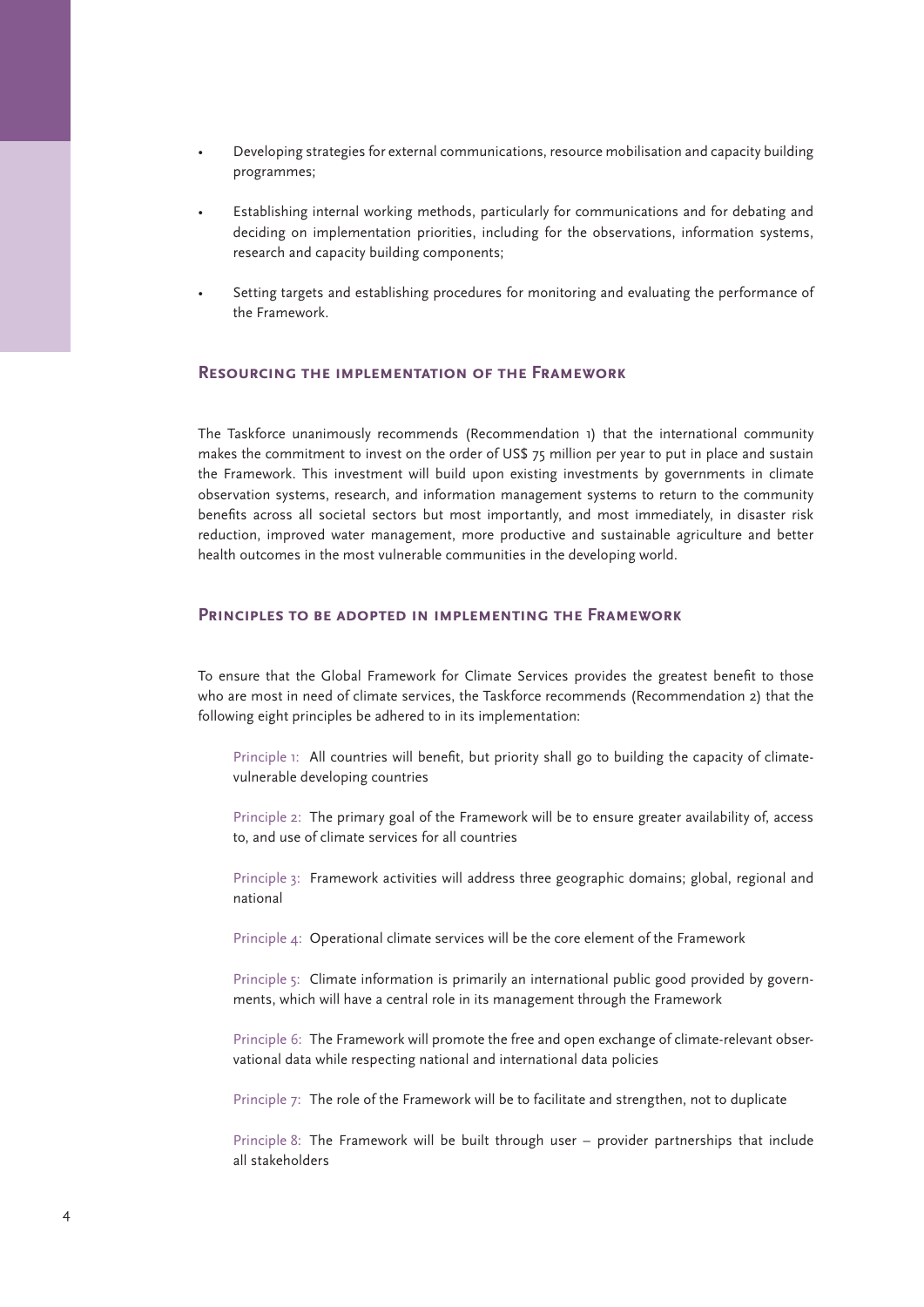#### **Immediate implementation priorities**

#### **Capacity building in developing countries**

The Taskforce believes that a strategy for building capacity in developing countries will be essential in successful implementation of the Framework. This will include a strong Executive Committee for Capacity Building in both governance options proposed for the Framework. A principal near-term strategy for the implementation of the Framework should be designing and implementing a range of projects that target the needs of developing countries. Specifically, the Taskforce proposes the following capacity building projects, to be implemented as soon as possible:

- Linking climate service users and providers. The Taskforce is proposing that the Framework include a User Interface Platform to link climate service providers and users with a view to building the capacity of users to make better use of climate services, collecting user requirements, assisting in the monitoring and evaluation of the Framework and promoting a global understanding of the Framework;
- Building national capacity in developing countries. The Taskforce has found that about 70 countries do not have the necessary basic capabilities to provide sustainable access to climate services. It therefore recommends that a high profile programme of fast-track projects be established to build the necessary capacity of the countries, in accordance with their needs and priorities;
- Strengthening regional climate capabilities. Enhanced regional coordination and technical capabilities will be important to the functioning of the Framework. The Taskforce therefore recommends that a fully effective network of regional centres be established. This will require strengthening existing centres and creating a number of new centres. The roles and activities of regional climate centres will vary according to each region's specific interests and needs.

#### **Building capacity to implement the User Interface Platform in the developing world**

A key to the long term success of the Framework will be its ability to interact with its user community to enable it to properly tailor climate services to meet community needs. The Taskforce urges that new efforts be made to develop the dialogue between providers and users and to focus on developing and implementing measures of the Frameworks success in meeting needs, and using these monitoring results to continuously evaluate and improve the overall performance of the Framework.

#### **Improving climate observations in data sparse areas**

Effective climate services rely on the availability of adequate, high quality climate data. The Taskforce proposes that a programme be put in place to address the problem of gaps in the two basic atmospheric global observation systems, the Global Surface Network and the Global Upper Air Network.

#### **Building the capacity of the climate research sector in developing countries**

To improve the rate at which research results flow to services, and to improve the quality and relevance of climate services, particularly in the developing world the Taskforce's proposal includes a programme of capacity building in the research sector of developing countries.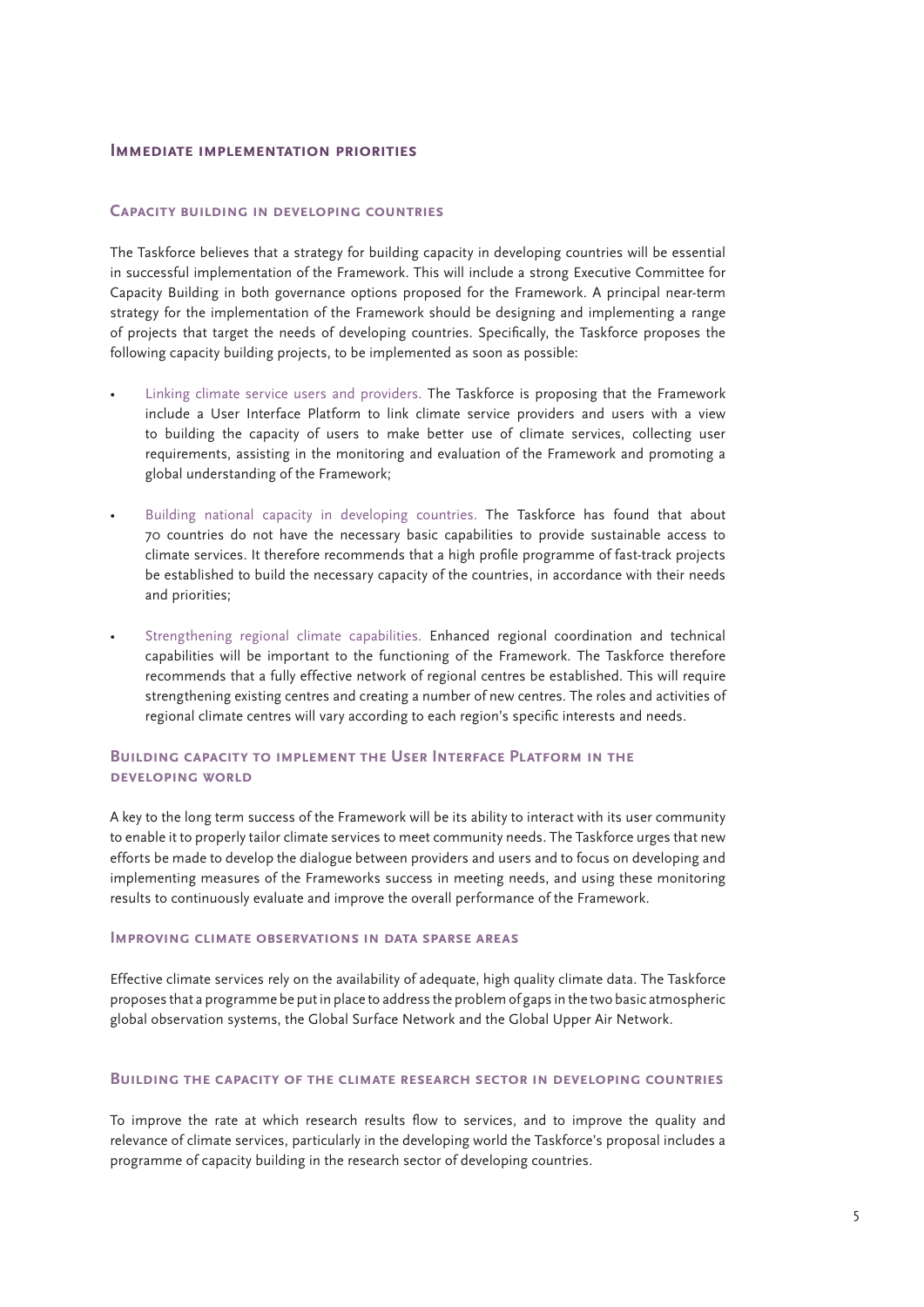#### **Approaches to global data policy**

The Taskforce believes that barriers to accessing and using existing data sets are a major shortcoming in the provision of climate services. To overcome these barriers, the Taskforce proposes that existing international deliberative mechanisms, principally within the World Meteorological Organization System, be used to reach agreement on what essential climate data and products are needed to provide effective climate services and what can be shared in support of the protection of life and property and the well-being of all nations.

#### **Building a sustainable leadership and management capability**

Implementation of the Framework will require the establishment of a leadership team that has government ownership and support, as well as support from the United Nations System. This core of leadership and technical expertise that will drive the implementation of all aspects of the Framework in collaboration with existing national and regional capacities, should be supported by a small, United Nations-based secretariat.

#### **Developing a detailed implementation plan**

This Report of the Taskforce provides a strategic level plan for the implementation of the Framework. After endorsement of this plan we recommend (Recommendation 3) that the United Nations Systemestablish, as a matter of urgency, an *ad-hoc* technical group to develop a detailed implementation plan for the Global Framework for Climate Services based upon the broad strategy outlined in this report, this plan to be endorsed by governments through an intergovernmental process prior to its implementation.

The detailed implementation plan should identify high priority projects to advance the Framework in areas where this would assist in reducing vulnerability to climate change and variability. In addition to the fast-track, capacity building projects, the implementation plan should describe a sustainable programme to underpin the coordination needed to maintain the operational capabilities of the Framework. The implementation plan should set targets to be achieved over the next ten years, further elaborate the roles and responsibilities of components of the Framework that contribute at the global, regional and national levels and of the secretariat that supports it, and include a risk assessment.

#### **Indicators and timelines for implementing the Framework**

The Taskforce proposes the following indicators and timelines for implementing the Framework:

- By end 2011. Develop a detailed implementation plan for the Framework that aligns with the decisions of the World Meteorological Organization Congress and incorporates the elements and principles proposed in this report. This plan to be considered at the inaugural, intergovernmental plenary meeting of the Framework's Board;
- By end 2013. Complete an organization building phase, including establishment of a secretariat to support the Framework and necessary management and exectutive (technical) committee structures. Establish programmes to undertake immediate implementation priorities;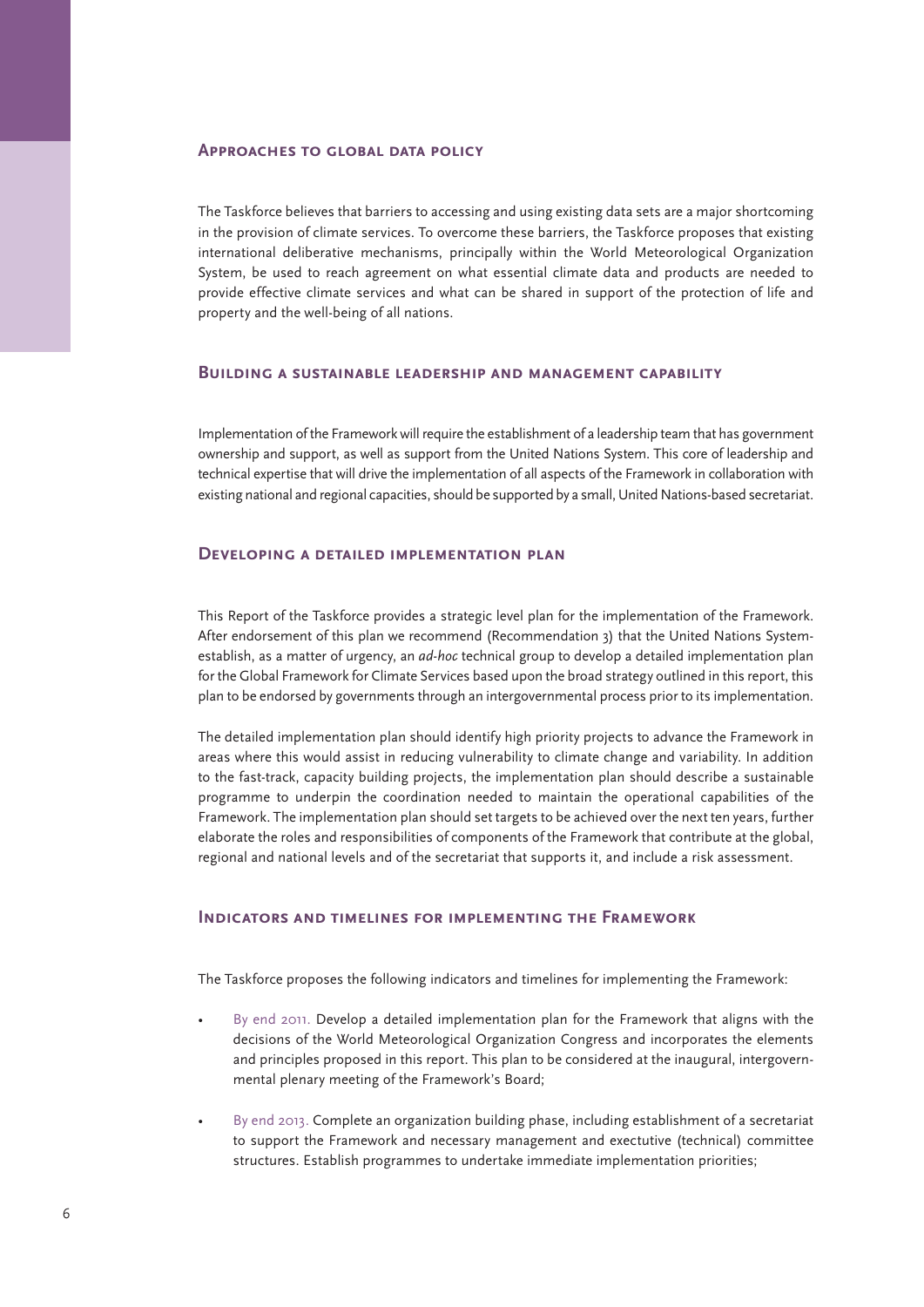- By end 2017. Facilitate access to improved climate services globally in four priority sectors (agriculture, disaster risk reduction, health and water). Establish active technical committees for each component and an active communications programme. Involve at least five United Nations entities and participate in at least US\$ 150 million of climate-related development projects. Completion of a mid-term review of the implementation of the Framework;
- By end 2021. Facilitated access to improved climate services globally across all climate-sensitive sectors. Involve at least eight United Nations entities and participate in at least US\$ 250 million of climate-related development projects.

#### **Resourcing the capacity building elements of the Framework's implementation**

The Taskforce proposes the governments commit to supporting a modest secretariat requiring an investment of around US\$ 3 million per annum that will have the role of supporting the leadership and management structures of the Framework. As regards capacity building the Taskforce has proposed the implementation of a range of "fast track" projects aimed at building capacity in the developing world to create and deliver climate services requiring an investment of the order of US\$ 75 million per annum. The Taskforce strongly recommends (Recommendation 4) that governments and development assistance agencies give high priority to supporting national capacity building that will allow developing countries to participate in the Framework. Further analysis of national needs is required, but in the meantime we recommend a number of fast track projects as outlined in the Report. To ensure effective national access to global climate information by the largest number of countries, we recommend an initial strategy to strengthen rapidly or create the regional elements of the Framework. These regional elements should be led and hosted by countries of the region based upon regional agreements and should be tasked with supporting information flow and assisting national capacity building at national level.

#### **Governance of the Framework**

The Taskforce considered a number of options for governance of the Framework, taking into account the need to ensure the central role of governments, other needs based on the Taskforce's findings, and common principles, such as efficiency, transparency, accountability, flexibility, equitability and participation. On the basis of these considerations, the Taskforce recommends (Recommendation 5) the following two governance options for the Framework be considered:

• OPTION A – Create a new intergovernmental board within the United Nations System. An Intergovernmental Board on Climate Services would be established to provide leadership and direction for the Framework. It would report to the World Meteorological Organization Congress. The Board would be open to membership of all countries and would meet in plenary session periodically, probably annually. It would develop formal mechanisms to engage the United Nations and other stakeholders in its work. It would elect a chair and a small executive committee to conduct the affairs of the board between sessions as well as designating a number of technical management committees to oversee and contribute to the Framework's implementation work. These technical committees would work intergovernmentally, and, where possible, would be based on relevant existing international committees;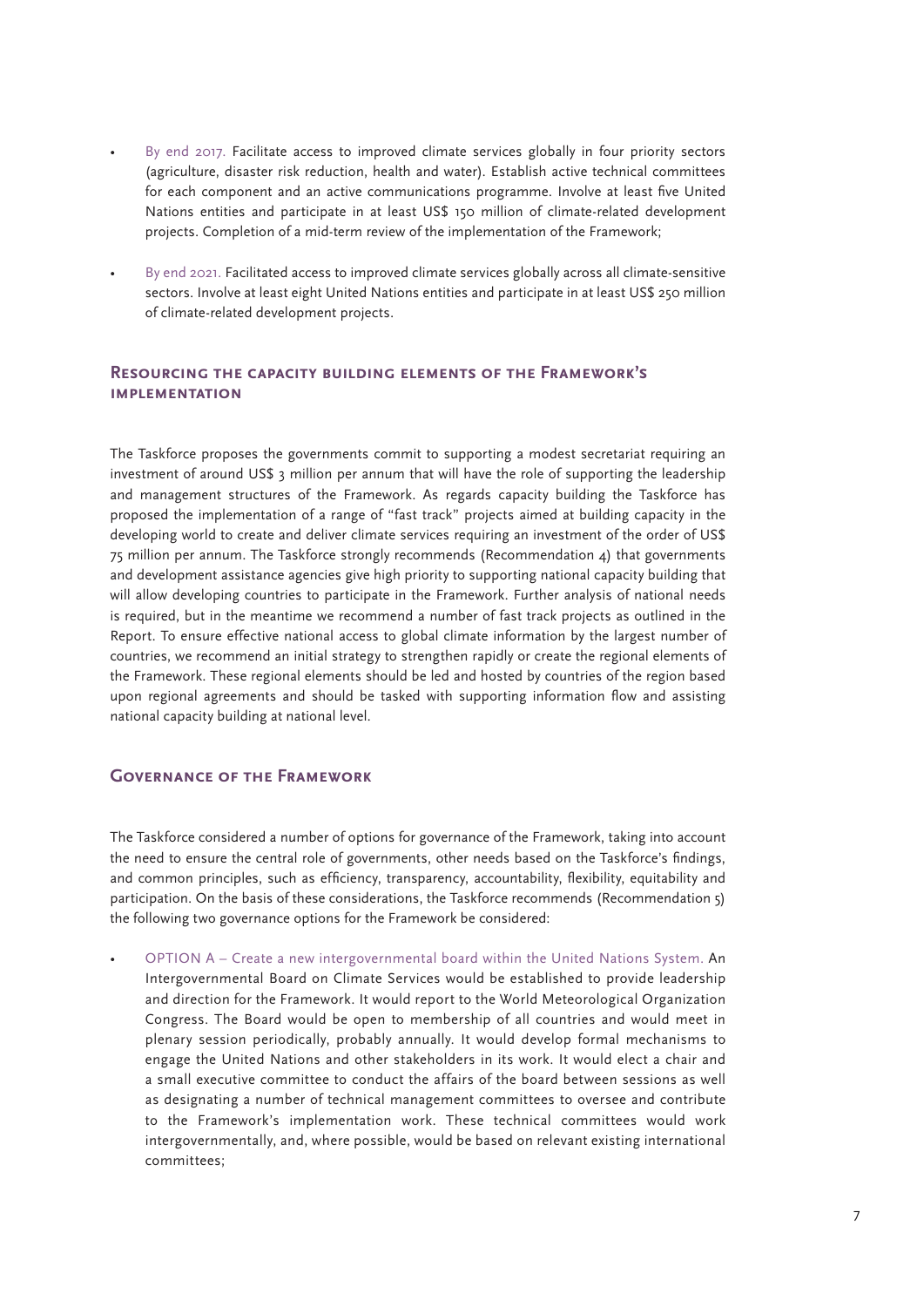• OPTION B – Develop a joint board within the United Nations, hosted and convened by an existing Agency. A joint board of relevant United Nations System entities (agencies, organizations, programmes, departments and independent funds) would be created to provide leadership and direction for the Framework. The United Nations System joint board would report regularly to the United Nations Chief Executives Board as well as to governments through the plenaries of the sponsoring United Nations agencies and programmes. The joint board would establish an executive committee and five technical management committees to implement and manage the Framework, of the technical committees working intergovermentally. Mechanisms to engage non-United Nations stakeholders in the work of the Board would be developed through both the User Interface Programme and, up to the level desired by governments, through participation in national delegations.

The Taskforce recommends that Option A be adopted and that the Secretary General of the World Meteorological Organization convene the first intergovernmental plenary meeting of the Global Framework for Climate Services by the end of 2011. The World Meteorological Organization should lead the process and put in place arrangements to ensure full participation of all interested United Nations agencies and programmes.

The Taskforce considers the main advantages of Option A are that the Framework would have a clear and independent realm of responsibility, direct accountability to governments, potentially strong involvement of national technical experts and the independence and high profile that would help secure good access to United Nations system entities and processes. The main advantages of Option B are that it can be implemented quickly and can immediately engage the mechanisms of the United Nations System and the financial requirements for governance and management are likely to be lower.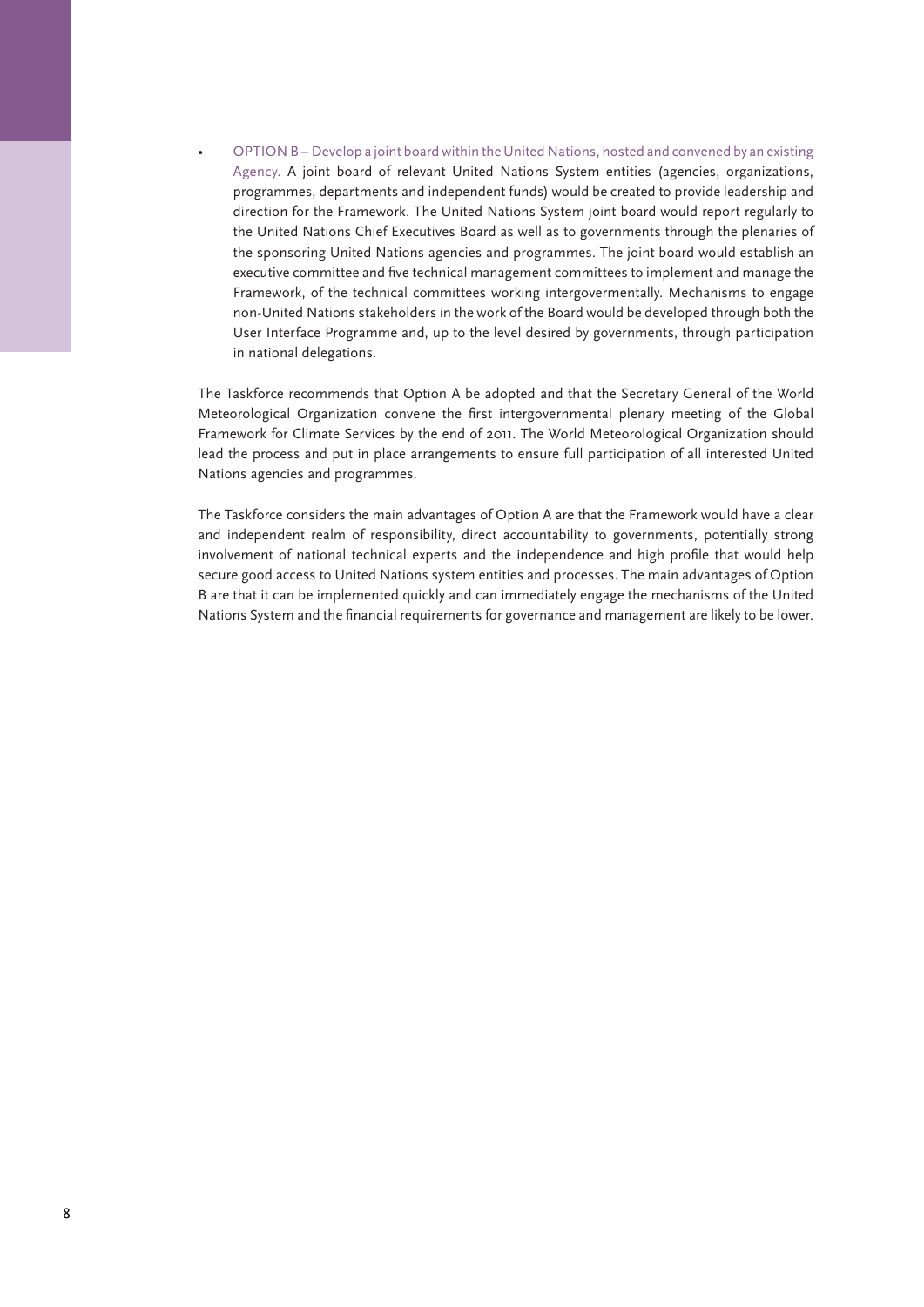